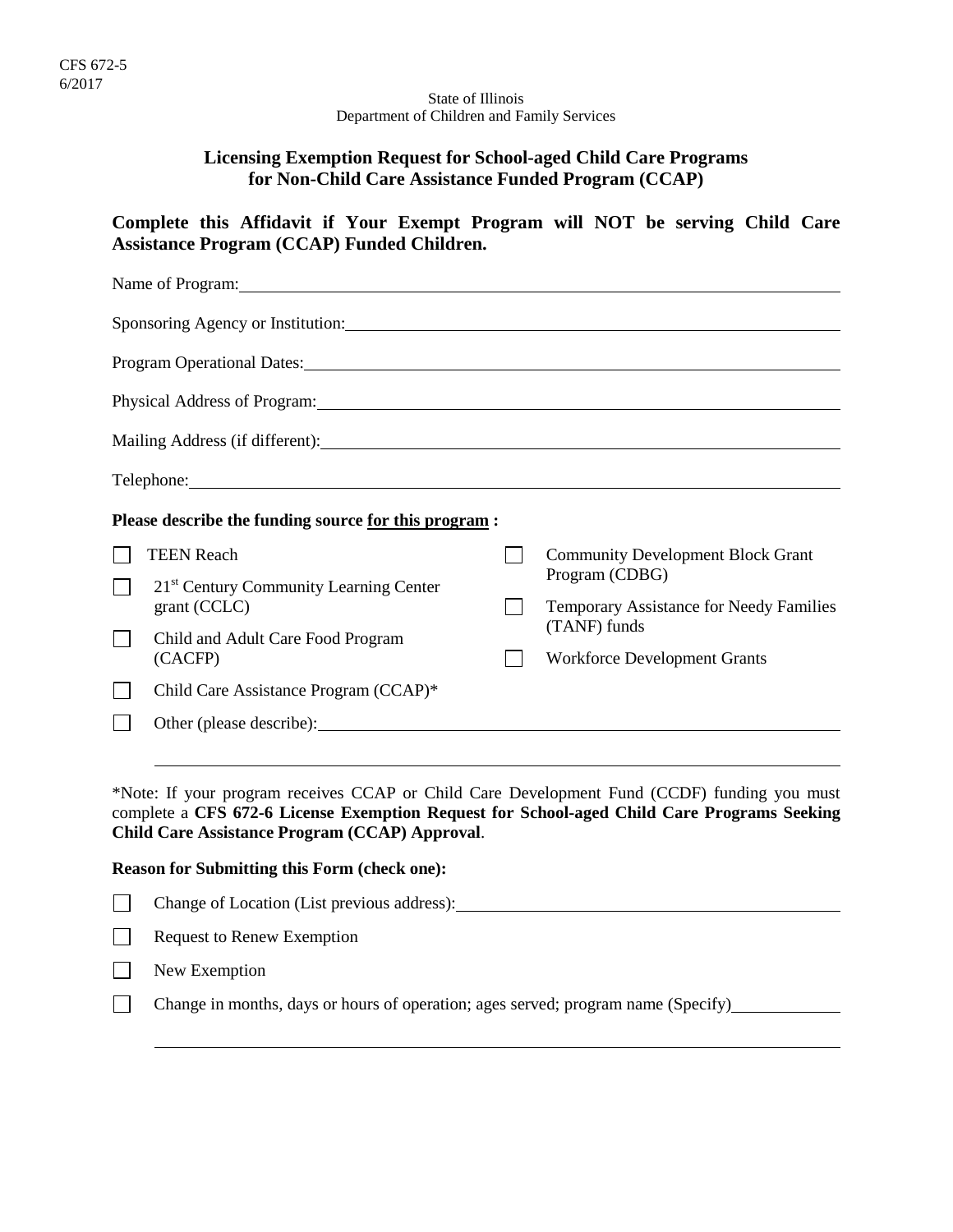# **This request for exemption shall be accompanied by the following attachments:**

|  | A Notarized Statement that the facility complies with:                                                                                                                                                                                                                                                                                                                                                                                                                                                                            |
|--|-----------------------------------------------------------------------------------------------------------------------------------------------------------------------------------------------------------------------------------------------------------------------------------------------------------------------------------------------------------------------------------------------------------------------------------------------------------------------------------------------------------------------------------|
|  | The Standards of the Illinois Department of Public Health or local health department<br>a.<br>Fire Safety Standards of the Illinois State Fire Marshal<br>b.<br>If operated in a public school building, the health and safety standards of the Illinois<br>c.<br>State Board of Education.                                                                                                                                                                                                                                       |
|  | A copy of the Employee/volunteer Emergency Preparedness manual or written procedures<br>and a copy of required drill logs.                                                                                                                                                                                                                                                                                                                                                                                                        |
|  | A document that details where first aid kits are located in your facility, their minimum<br>contents, how they are inventoried and how staff are informed/trained on their availability,<br>location and contents and procedures for reporting refilling needs.                                                                                                                                                                                                                                                                   |
|  | A copy of verification of minimum liability insurance coverage for your facility (at the<br>location listed above) of no less than \$300,000 single limit per occurrence.                                                                                                                                                                                                                                                                                                                                                         |
|  | Information regarding the availability of a working telephone on site and accessible at all<br>If different than that above, provide the number. If not a landline, provide a<br>times.<br>description of your facility's plan to insure that the phone is in working order at all times.                                                                                                                                                                                                                                         |
|  | Description of where emergency phone numbers are posted and which numbers are available.                                                                                                                                                                                                                                                                                                                                                                                                                                          |
|  | Description of the locations of the Illinois State Police "No Firearms" sign posted at all<br>entrances and a copy of the policy or document that is provided to parents notifying them in<br>writing that firearms are prohibited on the premises.                                                                                                                                                                                                                                                                               |
|  | A written statement that the facility engages and complies with the background check and<br>clearance requirements to obtain criminal history checks through the Illinois State Police,<br>FBI and checks of the Illinois Sex Offender Registry, and Child Abuse and Neglect Tracking<br>System for employees and volunteers who work directly with children.                                                                                                                                                                     |
|  | A copy of the facility's written procedure or policy which addresses a staff or volunteer who<br>does not receive a clearance following the IDHS background check.                                                                                                                                                                                                                                                                                                                                                                |
|  | A copy of the written notification to parents or guardians indicating the parent or guardian<br>has been advised and understands that the facility and program is not licensed or regulated by<br>DCFS.                                                                                                                                                                                                                                                                                                                           |
|  | A copy of the parent/guardian form which gathers information on each child enrolled, and<br>details on how and when the information is gathered and used and a description of how<br>records are maintained and disposed of in a manner that protects privacy and confidentiality.<br>At a minimum, the information on each child should include: first and last name of the child,<br>date of birth, name address and phone number of each parent, emergency contact<br>information, and written authorization for medical care. |
|  | A notarized statement that the facility complies with Illinois Department of Human Services<br>Rule 50.820 Staff Qualifications for License Exempt School-Age Providers that all staff<br>members have the appropriate level of professional and educational qualifications and<br>experience to work with school-age youth.                                                                                                                                                                                                      |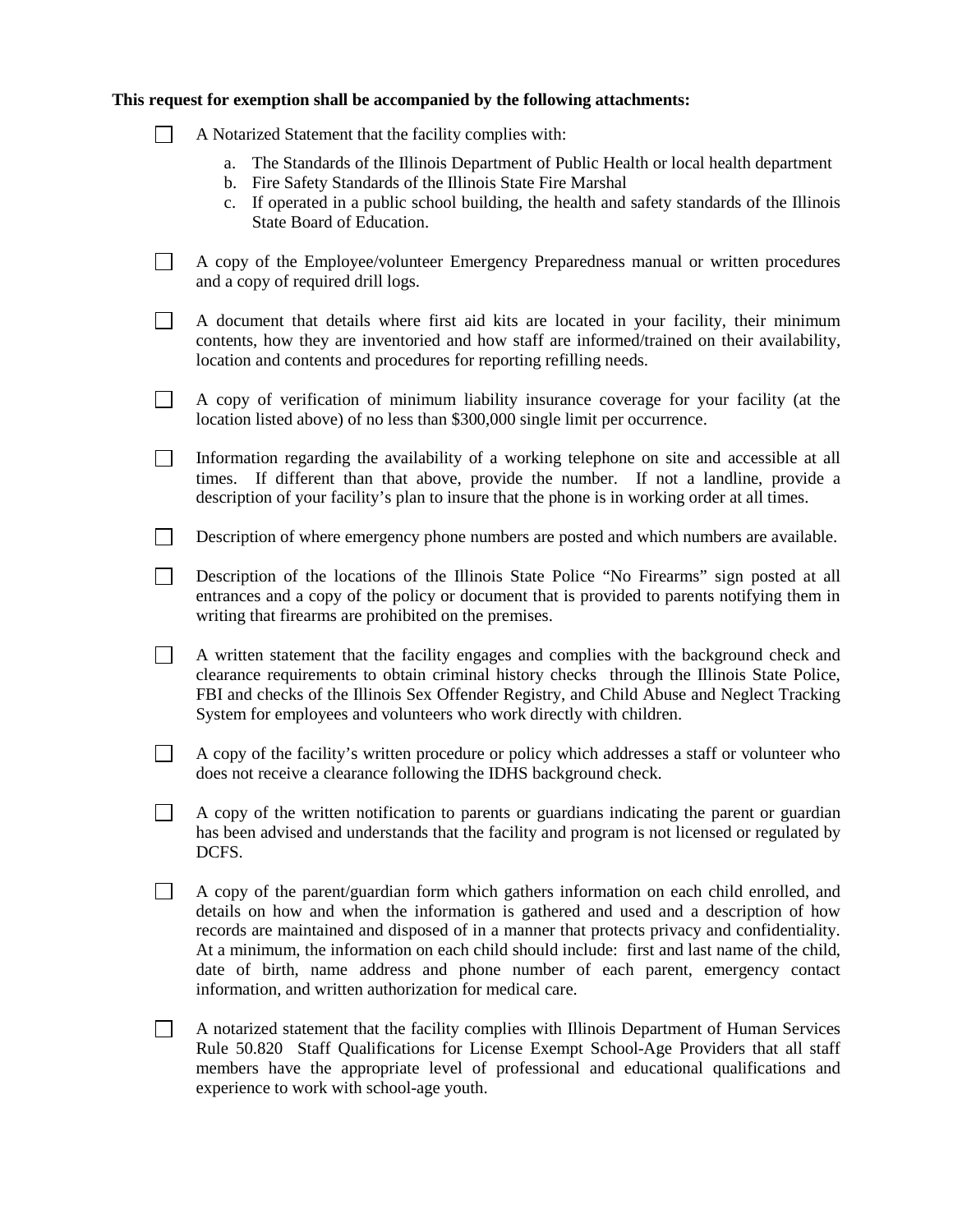$\Box$ A notarized statement that the facility complies with Illinois Department of Human Services Rule 50.830 Training Standards for License Exempt School-Age Providers which addresses facility staff members' initial orientation and annual trainings.

*By completing this request you are requesting the Illinois Department of Children and Family Services to determine compliance with the Illinois Child Care Act Section 2.09(a-j). You also understand and agree that, upon request, verification of compliance with any or all of the requirements must be submitted.* 

*By completing this request, you are certifying that your program provides care only for school-age children (defined as "full time kindergartener or older") during hours that school is not typically in session—before/after school, school holidays, summer vacation, etc.) and that you are requesting the Illinois Department of Children and Family Services to review the documents you have submitted as part of this packet to determine compliance with the Illinois Child Care Act Section 2.09(j) in order to apply for or maintain eligibility for Child Care Assistance Program (CCAP) through IDHS. You also agree that if requested, you will submit additional documentation to further support compliance with any or all of the requirements.*

Program Manager/Operator/Director Signature Date

## **INSTRUCTIONS for Programs not requesting CCAP exemption**

**Please submit to the Illinois Department of Children and Family Services Day Care Licensing Office nearest the location of the facility**. You will find a list of the DCFS Licensing Offices in your information packet. Address the packet "Attention: Day Care Licensing Supervisor"

**Upon verification of all required items**, DCFS will forward a letter which confirms your compliance with the exemption requirements and your status as an exempt facility. This letter is valid for two (2) years.

**If you plan to make change to your program** or no longer meet any of the requirements as listed above, you must contact the DCFS office issuing your exemption letter to discuss these proposed changes prior to implementation. Changes in program such as, but not limited to include: change in physical location, a change in operating months, days, and/or hours or a change in the ages served. Failure to notify the DCFS office may result in a determination that your facility is no longer exempt.